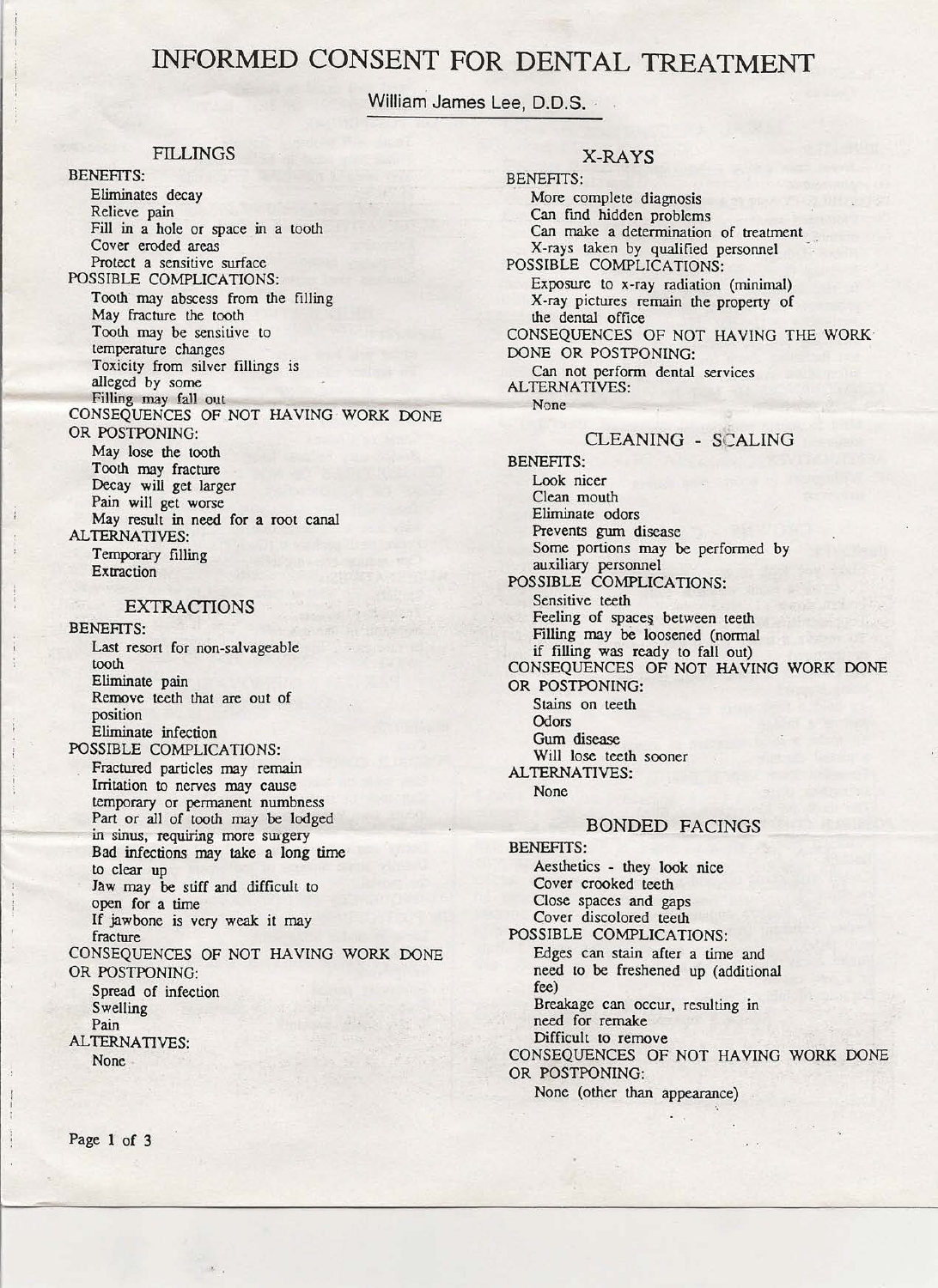## ALTERNATIYES:

Crowns

## LOCAL ANESTHETICS

### BENEFITS:

Avoid pain during treatments and ' procedures

## POSSIBLE COMPLICATIONS:

Prolonged numbness may extend beyond normal Nerve damage

Bruising (hematoma) In rare instances, possible consequences may include all those applicable to General Anesthesia, including allergic reactions up to and including death (more detailed information available on request)

#### CONSEQUENCES OF NOT HAVING WORK DONE OR POSTPONING:

Mild to severe pain during and after treatment

## ALTERNATIYES:

Willingness to accept pain during treatment

## CROWNS - CAPS

### BENEFITS:

Make you look nicer (cosmetic) To repair a tooth which is badly broken down To prevent a tooth from fracturing To restore a tooth which has broken or fractured To eliminate a space where food is being trapped To hold a false tooth in place as part of a bridge To make a solid structure to attach a partial denture To splint loose teeth together to strengthen them

The tooth no longer can be filled POSSIBLE COMPLICATIONS:

Porcelain portion of crown may fracture

Crown may come off and need to be recemented

Tooth may abscess and require further treatment (may not show up until later)

Future decay may require a filling or a new crown

Because of initial damage tooth may

need root canal in future CONSEQUENCES OF NOT HAVING WORK DONE OR POSTPONING: Tooth will probably fracture Tooth may need to be extracted May need a root canal in addition

to crown

May need bridgework or dentures ALTERNATIVES:

Extraction Temporary crown Stainless steel crown

## BRIDGEWORK

BENEFITS: Make you look nicer To replace missing teeth Some of same advantages as Crowns Can improve chewing efficiency POSSIBLE COMPLICATIONS: Same as Crowns Bridge may become loose CONSEQUENCES OF NOT HAVING THE WORK DONE OR POSTPONING: Teeth will drift and lean over May lose back teeth due to shifting Periodontal problems (Gum Disease) Can reduce chewing efficiency ALTERNATIVES: Partials

Temporary partials No teeth in the spaces In rare cases, implants

## PARTIALS (REMOVABLE BRIDGEWORK)

BENEFITS: Cost POSSIBLE COMPLICATIONS: Can wear on teeth Can rock or stress teeth - may loosen own natural teeth Metal clasps are sometimes visible Decay can occur under clasps Usually some amount of movement from the partial CONSEQUENCES OF NOT HAVING WORK DONE OR POSTPONING: Same as under bridgework ALTERNATIVES: Bridgework Temporary partial Keep spaces without teeth placement In rare cases, implants